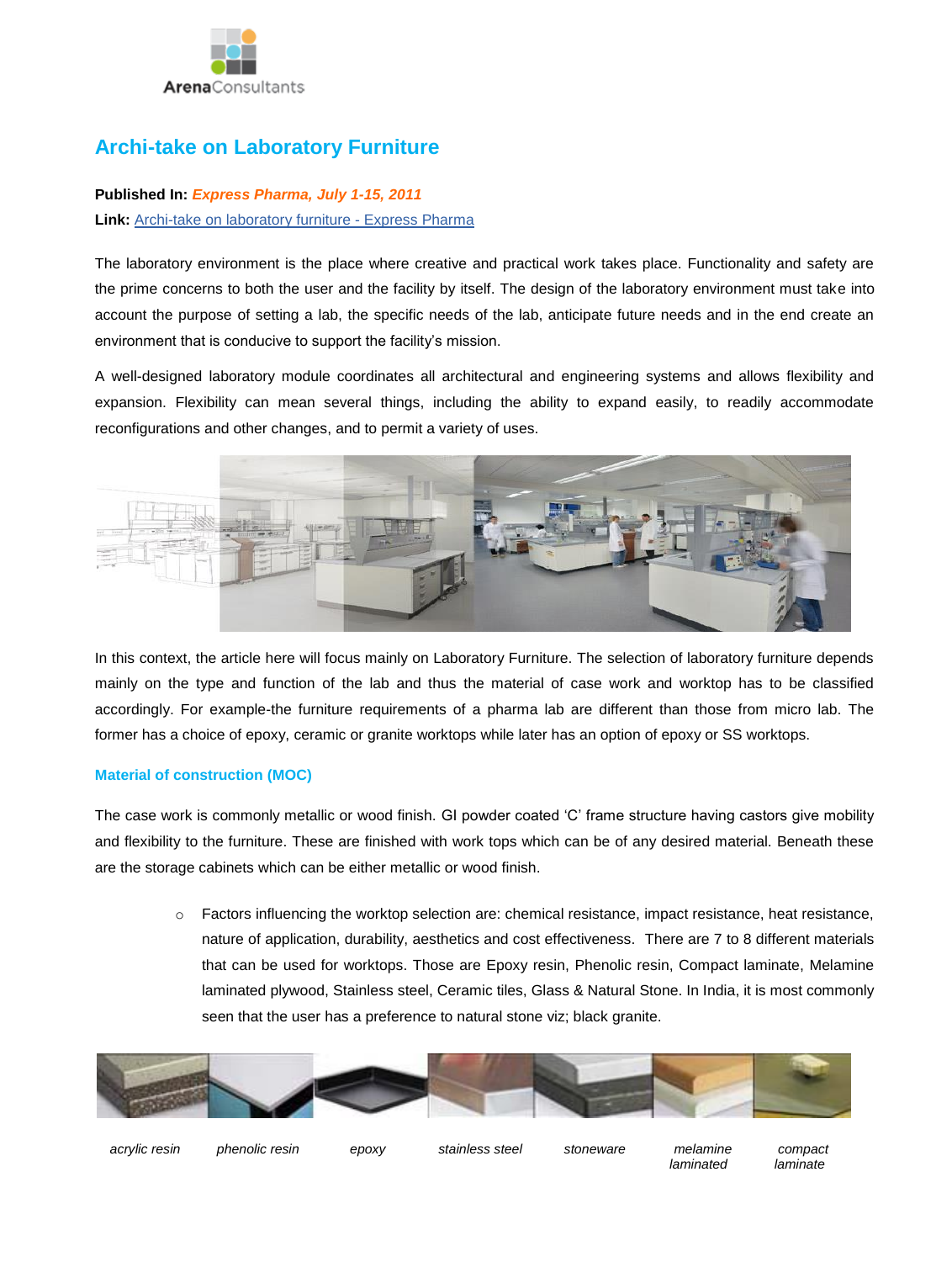

#### **Modules-the latest trend in Laboratory furniture**

Mobile base cabinets or modules on castors make excellent equipment storage units. They add on to the flexibility by way of future expansion or replacing the same space with floor mounted equipments. This is the biggest advantage of mobile cabinets as against fixed furniture.



 *Mobile Base Cabinets Cantilevered Base Cabinets-adjustable Fixed Base Cabinets*

- $\circ$  Alternatively the base cabinets can also be cantilevered just under the worktop and placed on track. The advantage here is you get a clear space above the floor, so it becomes easy in cleaning and maintenance. The storage cabinet can slide on either side of the working length of the worktop again giving flexibility.
- $\circ$  These base cabinets have multiple storage options such as drawers and shutters and the user can select the best based on the usage of the system.

#### **Standard Sizes of the lab furniture**:

The size of bench tops & island tables should be such that it is ergonomically suitable to the user as well as the general look of the lab is not congested. The depth and height of a table varies depending upon the usage of lab.



Analytical labs typically have various equipments and instruments placed on table tops and require calibration, monitoring and documentation as a part of on-going process. These equipments are electronically connected and hence the working height required here is 750/800 mm so that the scientist can comfortably be seated and carry out his work. Due to requirement of electrical points for these instruments truncking has to be provided on the table top for which table depth of 900mm is a must.



On the other hand, work tops in chemical labs require 900 mm as the height since the user has to carry out experiments in a standing position. The depth of these tables follow a module of 750 + 750 mm totaling to 1500 mm in case of an island table and 750 mm depth in case of wall alignment. These tables require reagent racks above, to store small chemical bottles, as such the overall height of the table along with reagent rack goes to 1500mm. These racks need to have a provision of electrical and utility points at intermediate locations.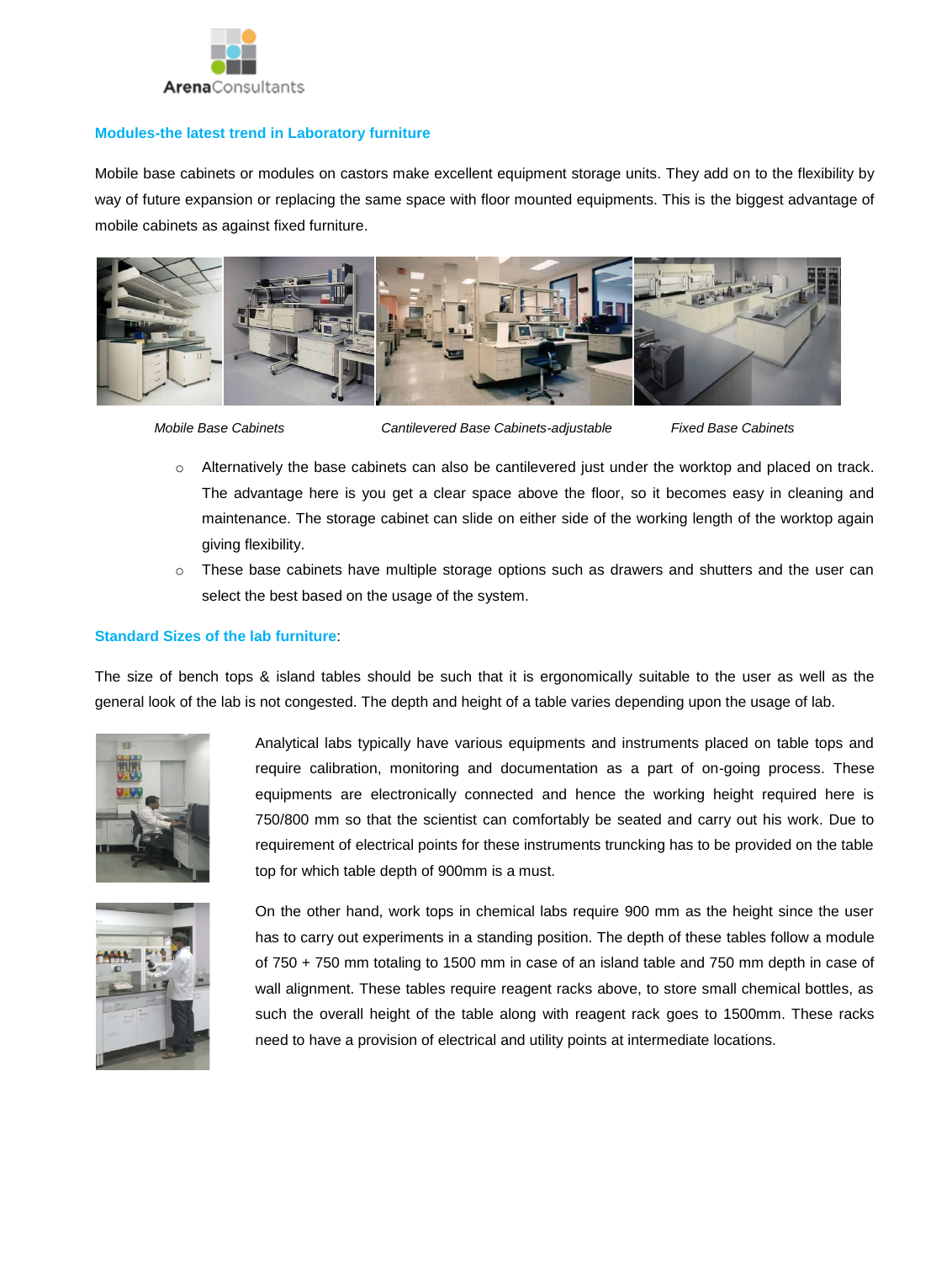

#### **Layout and Positioning of furniture inside the lab**



The layout of a lab can have any shape or form. It can be linear, square or rectangular. Typically a lab has a width varying from 3000mm to 6000 mm and depth which may vary from 6000 mm to 9000 mm. The depth depends upon the individual requirement of a laboratory. A laboratory should have clearly defined aisles. It is mandatory to have a clear circulation space of 1500 mm between lab tables and other furniture to avoid accidents and also for easy movements and operations. It is also very critical to maintain a clearance of 1500 mm from the main door of the lab.





Positioning & flexibility are inter related since modules on castors can be moved anywhere in the lab and thus positioning does not become an issue.

#### **Extended Lab furniture:**

Other than the lab tables, there are elements like chemical storage cabinets, solvent storage cabinets specifically designed for flammable & combustible liquids, acid/ alkali storage cabinets, personal storage cabinets, anti-vibration tables that form part of lab furniture. Often provision of fire resistant cabinets is also required for storage of samples and vital documents. These may be in the form of compressible racks for maximum utilization of space.

Fume hoods may or may not be considered as lab furniture but are definitely the most important part of lab furniture. Painted carbon steel sheet metal case, fire-resistant interior construction, airfoil design, sash of laminated safety glass, vertical moving sashes counterweighted for easy movement, cup sink on each side wall and shutoff valves in each side wall for plant air, nitrogen, water are the basic characteristics that a fume hood needs to have. Hoods must be provided with exhaust ventilation to minimize exposure of lab personnel to the chemicals used within these hoods. Conventional laboratory hoods are either of the "bench-top" type or the floor mounted "walk-in" or lattice type. However with technology there are other options as well, such as low constant volume and VAV fume hoods which are designed for low energy and high performance.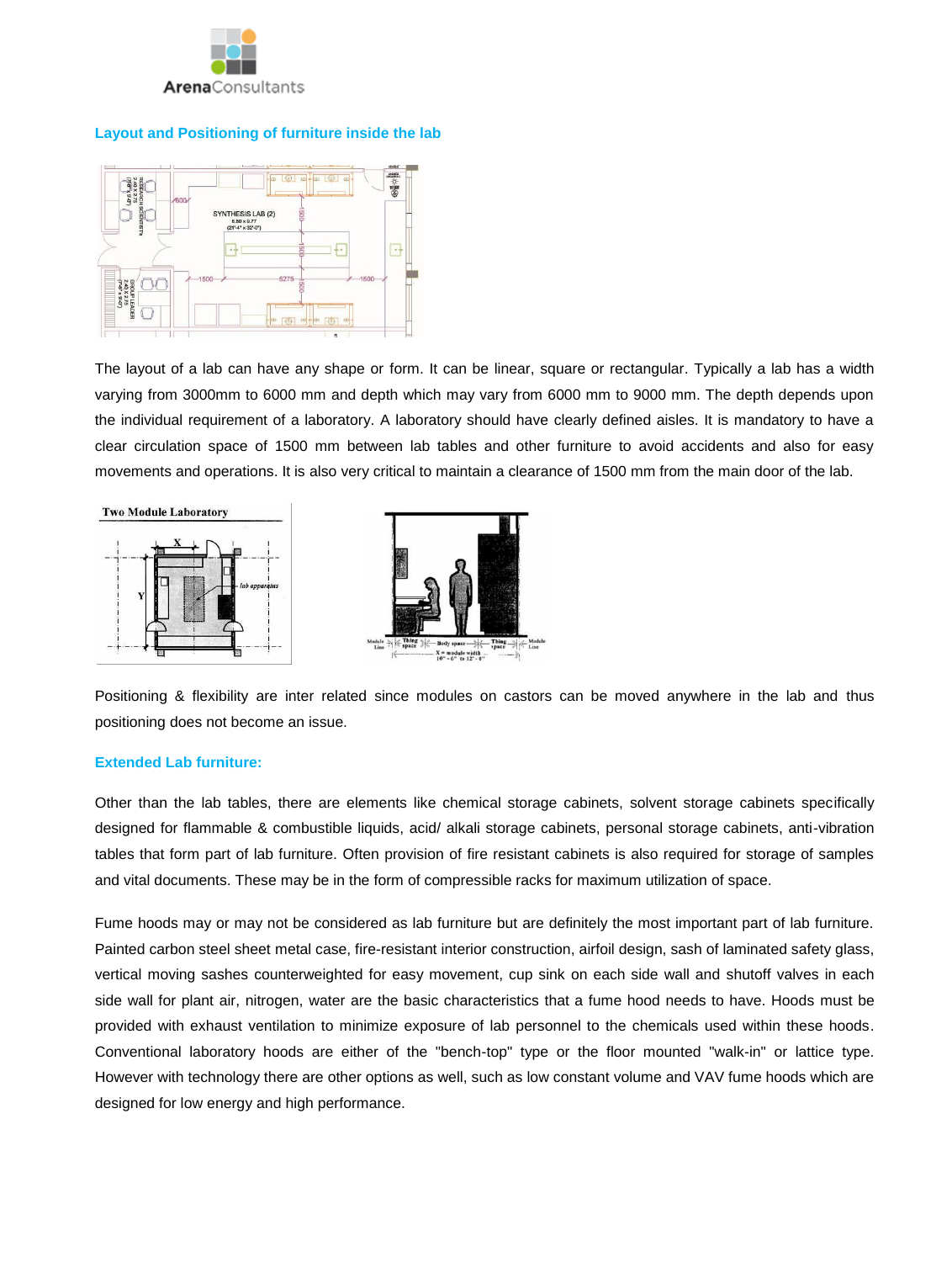

#### **Fittings & fixtures in lab and on lab tables**

Sinks are available in various materials like moulded epoxy resin, polypropylene, stainless steel and ceramic. Of these PP sinks are most suitable for chemical labs and ss for micro labs. These should generally be placed at the centre of the table, having easy accessibility. Sinks should be supplied with peg boards for drying of tubes and small tubular glassware's.

Safety shower & eye wash are among the 'must have' in any lab space. They should never be farther than 75 ft. away from any researcher and should be placed along a clear and unobstructed path and as far as possible in the lab area itself. It should have proper drain and should be visible from any corner of the lab. However care should be taken that they are placed away from any sources of electricity, especially electric panel boxes. These fittings are available with eye wash as well, and should be designed in such a way that they flow at the rate of 30 gallons of water per minute in case of emergency. Alternatively only eye wash can also be accommodated on sinks in case of larger size of lab.

Spot extractors can be provided on island tables or wall tables to take care of small volume of exhaust say 80 to 120 cfm. These have flexible arms covering a diameter of 1000 mm, are circular in shape and available in transparent and attractive colour thus adding as a feature in the lab. However these have to be connected to a duct and eventually a blower.

Utility valves supplying services- various gas and water lines to various equipments should be well secured and sealed to avoid leakages. It is recommended to have acid resistant plastic coating to these fittings and show follow universal colour codes for easy and immediate identification.









*Sink with pegboard eye wash-safety shower spot extractor service valves & electrical sockets*

### **Impact of lab furniture on lab design**

The choice of casework (metal, wood or plastic) and the color of casework finishes have a significant impact on the quality of the design. Integrating aesthetics with lab furniture will make or destroy the overall look of the lab. Any person entering the lab will be impressed and motivated by his/ her first visual contact with the lab interiors. Hence the selection of colour and finishes of the furniture has to be thoughtfully done.

Standards that should be checked at the time of selection of lab furniture: SEFA-8 (Scientific Equipment & Furniture Association) benchmarks the characteristics required in lab furniture such as chemical resistance, sturdiness, life cycle and quality of surface finish. Along with this it should be ensured that NFPA (National Fire Protection Association) codes are followed. Fume hoods should comply ASHRAE 110:1995 & EN 14175:2003 certification to ensure international quality standards and best practices in lab industry.